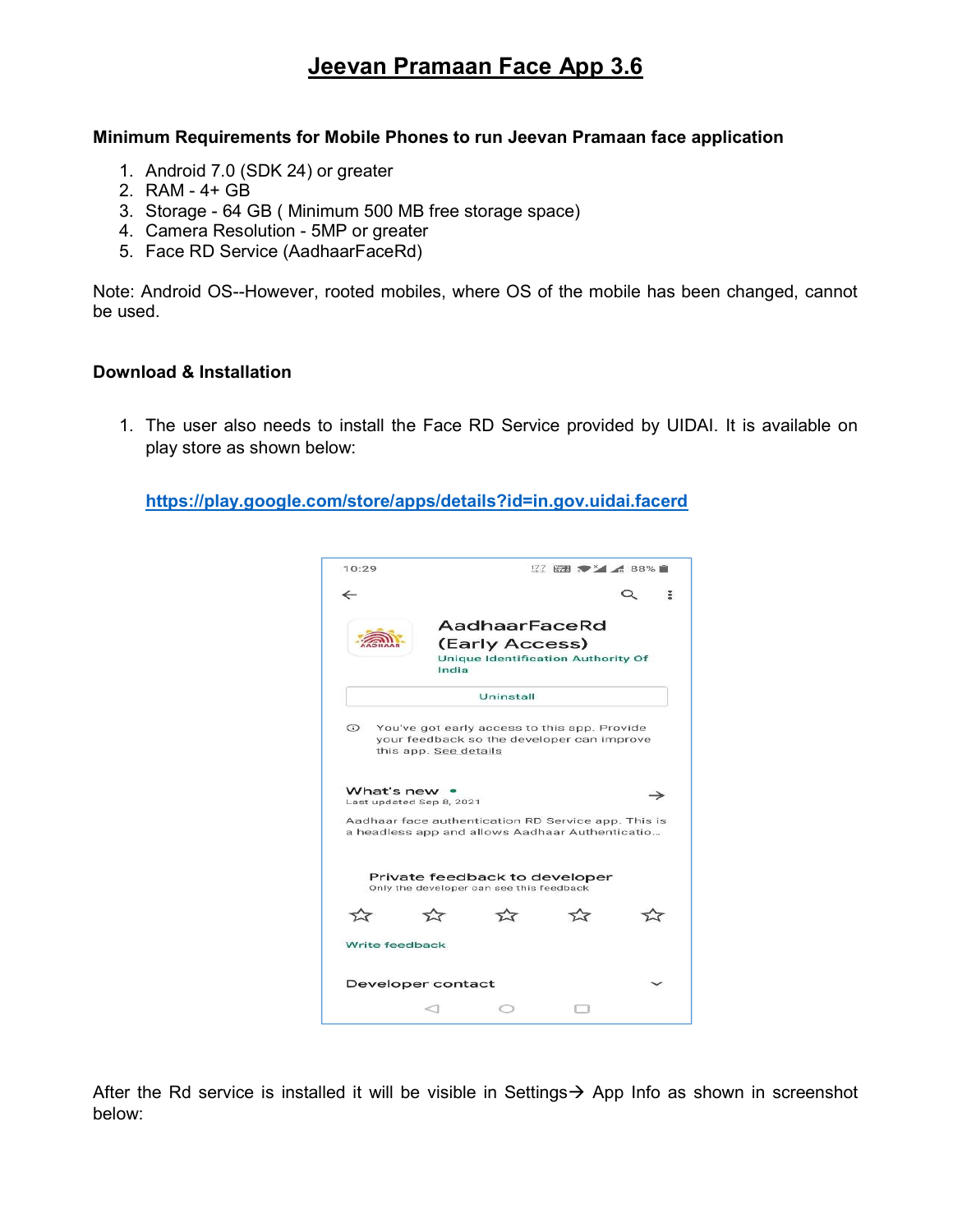

2. The link to download the Jeevan Pramaan Face application will appear along with other Jeevan Pramaan Applications as shown below.

https://jeevanpramaan.gov.in > Download

| Digital Life Certificate for Pensioners.                                                                                                                                                                                                                                                                                                                                                                                                                                                                                                                                                                 | +® हिन्दी<br>Skip to main content<br>Search Here<br>$\alpha$<br>A A A + (A) 23 0 9 0 23 4 3                                                                                                                      |
|----------------------------------------------------------------------------------------------------------------------------------------------------------------------------------------------------------------------------------------------------------------------------------------------------------------------------------------------------------------------------------------------------------------------------------------------------------------------------------------------------------------------------------------------------------------------------------------------------------|------------------------------------------------------------------------------------------------------------------------------------------------------------------------------------------------------------------|
| <b>Jeevan Pramaan</b><br>恩<br>सत्यमेव जवले                                                                                                                                                                                                                                                                                                                                                                                                                                                                                                                                                               | PDA/PSA Login<br>Home<br>About<br>Get a certificate<br>Locate a Centre<br>Download<br>Guidelines<br>Circular<br><b>FAQ</b>                                                                                       |
|                                                                                                                                                                                                                                                                                                                                                                                                                                                                                                                                                                                                          | Download Application                                                                                                                                                                                             |
|                                                                                                                                                                                                                                                                                                                                                                                                                                                                                                                                                                                                          | For Windows and Android Operating System                                                                                                                                                                         |
| You can download the Jeevan Pramaan Windows & Android<br>client software here. The client software will help perform a<br>registration for a life certificate, for authentication it will use the<br>Aadhaar Biometric Authentication platform.<br>To start the download please provide your e-mail in the form.<br>The download link will be made available after submitting your<br>e-mail address.<br>The client software is intended to be used only for Pensioner's<br>life certificate registration. Usage of the application for any<br>other purpose is prohibited.<br><b>Download Documents</b> | <b>Download For Windows OS</b><br>Jeevan Pramaan 3 6 Installer<br>Jeevan Pramaan 3.5 Installer<br>Client Installation Document 3.5<br>RD(Registered Device) Service & Drivers for Windows<br>Mobile App Download |
| Client Installation Document 3.5                                                                                                                                                                                                                                                                                                                                                                                                                                                                                                                                                                         | Jeevan Pramaan 3.6 Android App                                                                                                                                                                                   |
| RD(Registered Device) Service & Drivers for Windows                                                                                                                                                                                                                                                                                                                                                                                                                                                                                                                                                      | RD(Registered Device) Service & Drivers for Android                                                                                                                                                              |
| Client Installation Document for Face APP                                                                                                                                                                                                                                                                                                                                                                                                                                                                                                                                                                | Mobile Face App Download                                                                                                                                                                                         |
| ** The client software will require a biometric fingerprint/ iris scanner<br>device. In case you require support please contact our help desk at<br>jeevanpramaan[at]gov[dot]in.                                                                                                                                                                                                                                                                                                                                                                                                                         | Jeevan Pramaan 3.6 Android Face App                                                                                                                                                                              |

## Jeevan Pramaan Face App

Now as you run the Jeevan Pramaan Face Application the following pop-up is shown, Click on yes: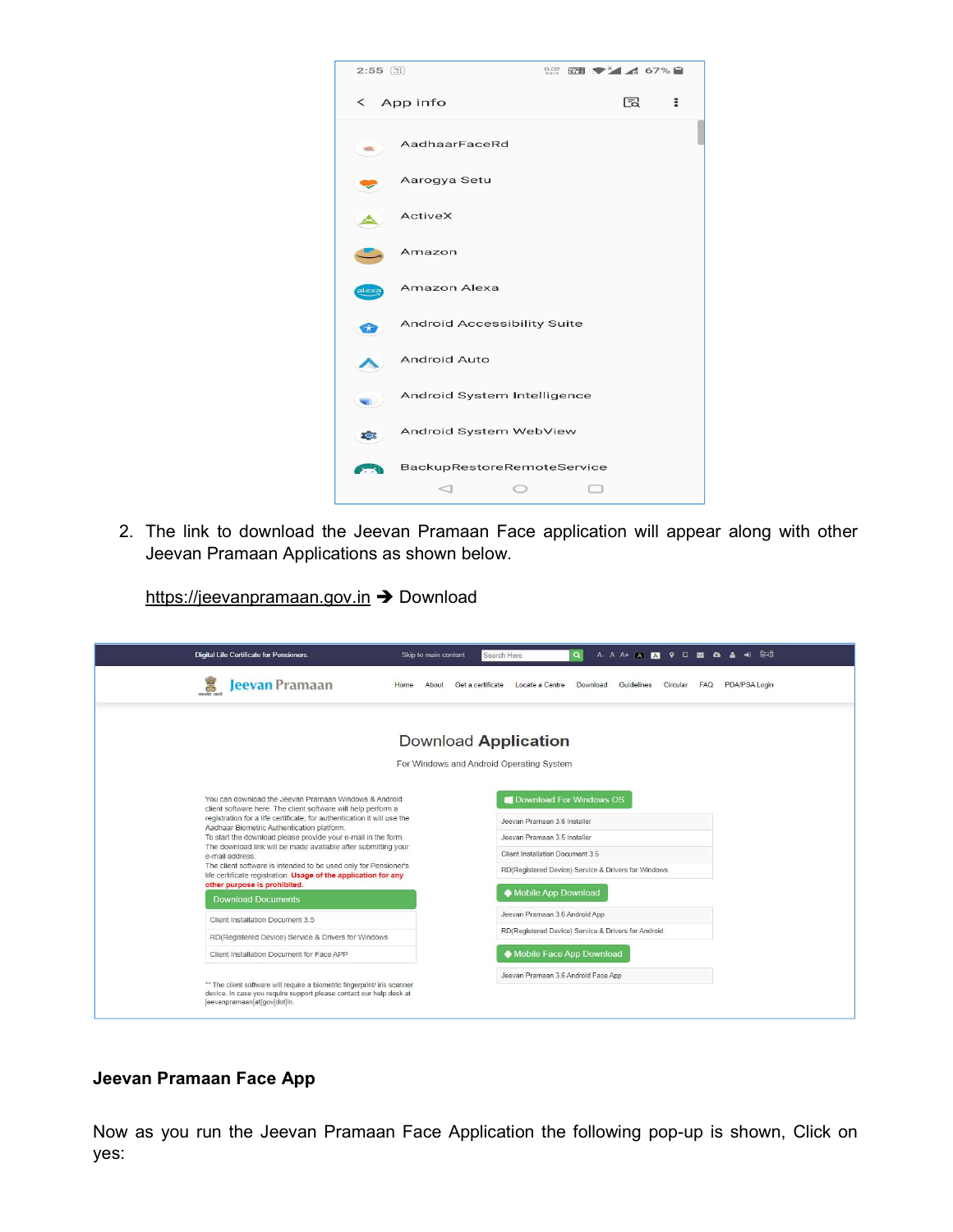

As you proceed to Authentication the following pop-up is shown, Click on yes if you want to proceed towards Face Scan based Authentication:

| $2:26$ $\oplus$ $\blacksquare$                            |                                  |           | 279 岡野 マンイ イ 73% 日 |                    |         |  |
|-----------------------------------------------------------|----------------------------------|-----------|--------------------|--------------------|---------|--|
|                                                           | Jeevan Pramaan 3.6               |           |                    | Powered by, stress |         |  |
|                                                           | <b>Operator Authentication</b>   |           |                    |                    |         |  |
| <b>Full Name as in Aadhaar</b><br>neha                    |                                  |           |                    |                    |         |  |
|                                                           |                                  |           |                    |                    |         |  |
|                                                           |                                  |           |                    |                    |         |  |
|                                                           | I, the holder of Aadhaar, hereby |           |                    |                    |         |  |
|                                                           |                                  |           |                    |                    | ie      |  |
| <b>Face Scan</b><br>IC<br>ΔI<br>Do you want to scan Face? |                                  |           |                    |                    |         |  |
|                                                           |                                  |           |                    |                    | fe<br>e |  |
|                                                           |                                  |           | <b>NO</b>          | <b>YES</b>         | ic      |  |
|                                                           |                                  |           |                    |                    |         |  |
|                                                           | End                              |           | Scan               |                    |         |  |
| 屯                                                         |                                  |           |                    |                    |         |  |
|                                                           |                                  |           |                    |                    |         |  |
|                                                           |                                  |           |                    |                    |         |  |
|                                                           |                                  |           |                    |                    |         |  |
|                                                           |                                  |           |                    |                    |         |  |
|                                                           | ⊲                                | $\bigcap$ | п                  |                    |         |  |

After that you need to allow the permissions shown below in order to proceed further: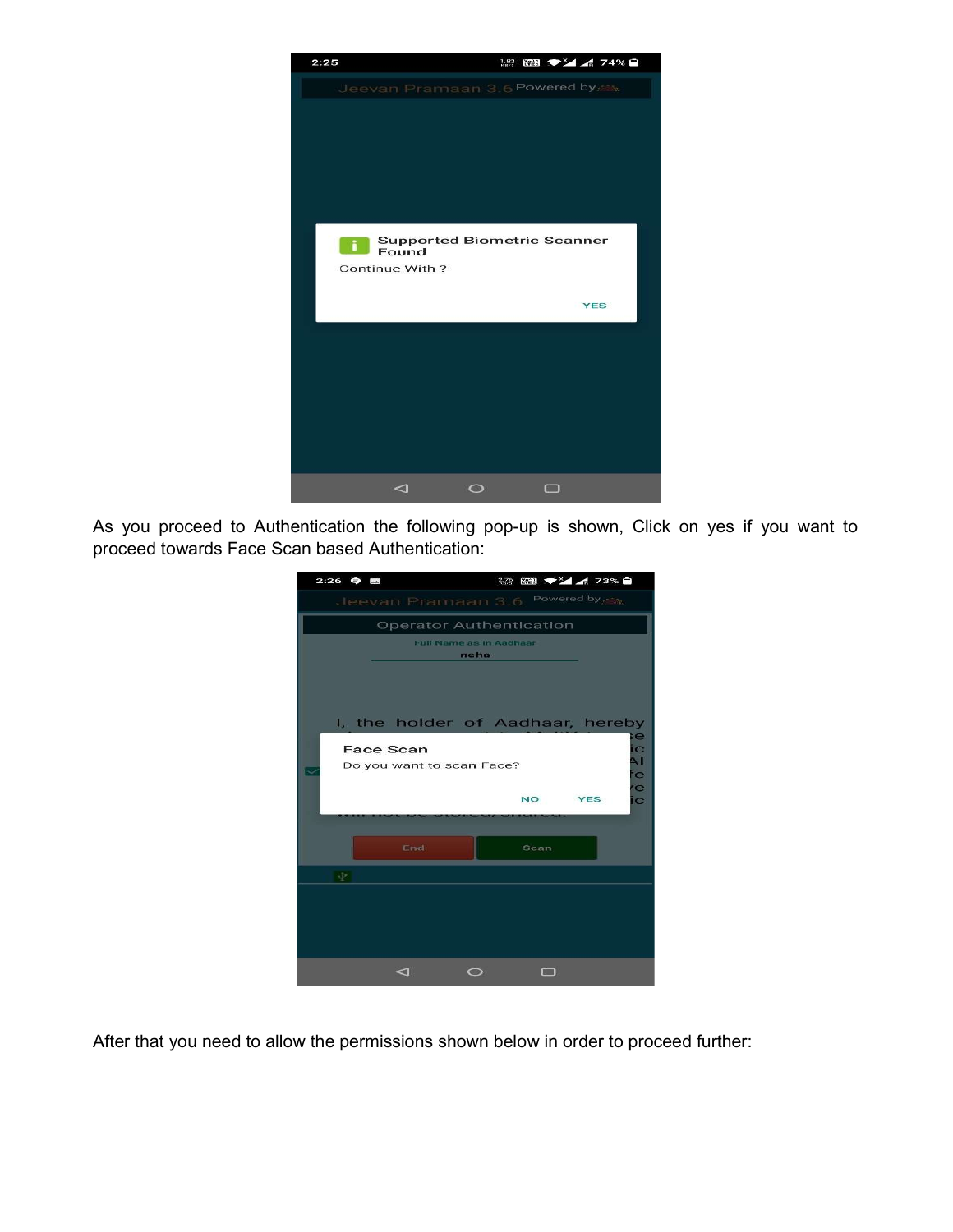

The following Guidelines are shown while proceeding towards Face Scan, click on proceed to move towards Face Scan Authentication.